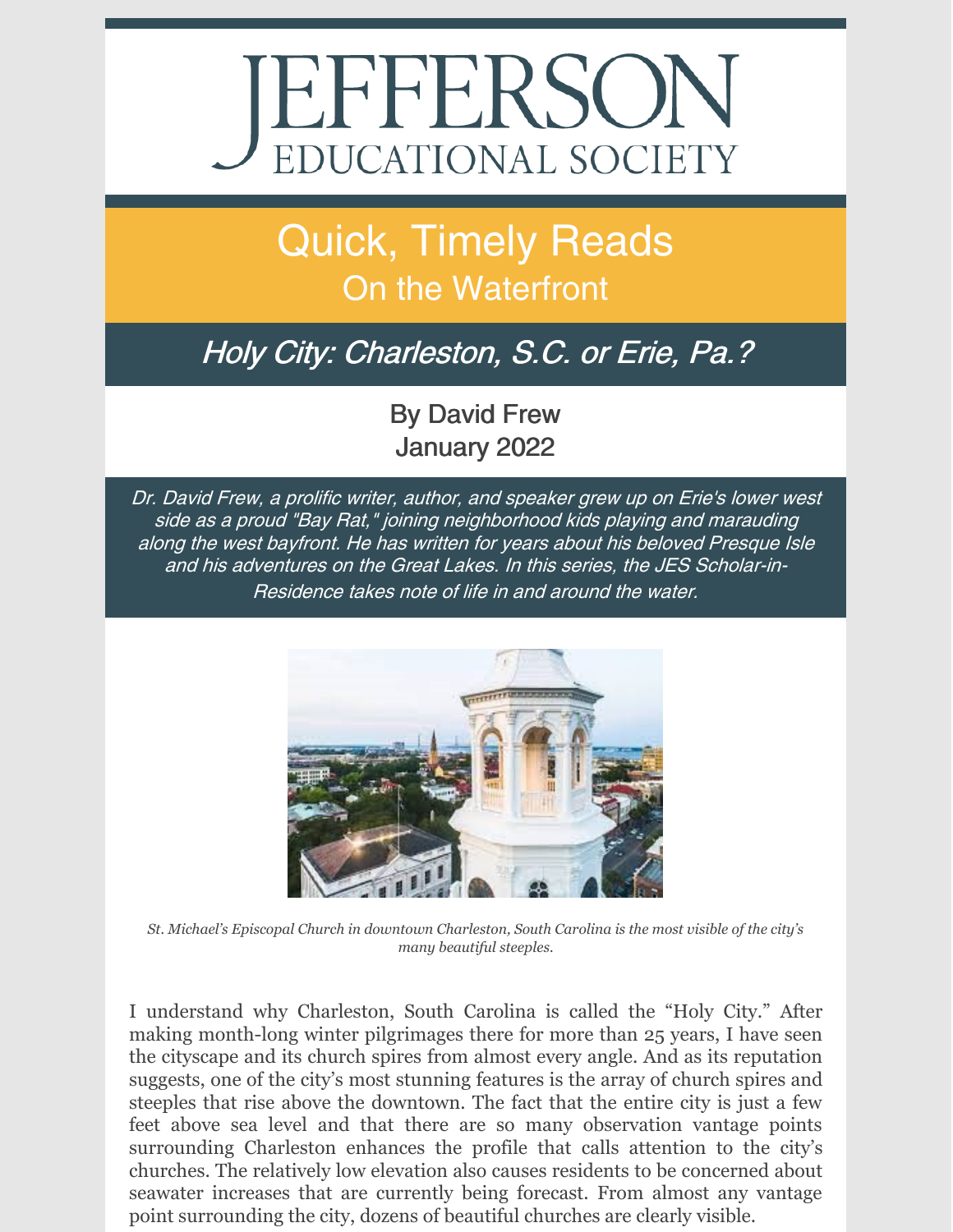I never thought about Erie in that way, even though I grew up in a neighborhood dotted with churches. Not until the Bicentennial Tower was built in 1996. As planning for the tower was taking place, I was asked to design a system of plaques to be attached to the upper observation deck. My mission was to devise a series of signs, which would contain illustrations and text that would tell the story of the 200-year history and development of Erie. I had already created the signage along the bluffs describing Erie history and volunteered at the History Center and Presque Isle to write exhibit descriptions (legends). Apparently, my love for local history combined with engineering training in "efficient" writing had been useful for creating such descriptions. It "seemed" like an easy task and one that I was flattered to have been asked to accomplish.

The first step was to climb the steps of the not-yet-opened tower, where I stood on the observation deck and began to think about how to write the narrative content and choose pictures. The challenge seemed simple, at first. Four primary directions, each of which would visually suggest a component of Erie's history. I took a camera and binoculars on my first trip up the steps and was rewarded by visual details that could be seen from the four different panoramas: (1) Presque Isle and the open lake, (2) East Erie and Presque Isle Bay channel, (3) West Erie's bayfront with docks, marinas, and yacht clubs, and (4) Center city with State Street, major buildings, and the downtown. "I took pictures and made notes. How hard could this possibly be?" I asked myself.

That first day was crystal clear and when I pointed my binoculars north, I could easily see in the distance the 650-foot towers of the Nanticoke Electric Generating Plant on the Ontario shore of Lake Erie. Scanning left from the twin stacks, I could see Stelco Steel with its enormous buildings and the lighthouse at the tip of Long Point. Inspired by a rare sight that I often enjoyed from the hills south of Erie, I descended the steps, went home and began writing. As I wrote I now realize that I had a bias toward describing the open lake, shipwrecks, and objects on "the other side of the pond." A bias probably created by my personal love for Port Dover and the other side of the lake as well as books that I had written about shipping and shipwrecks.

The writing was not as easy as I had originally imagined. As I roughed out content relating to the four sight lines, it was a struggle to develop unique themes for each of the planned panels and to balance the number of words that would be placed on each sign. While I wrote, I took drafts to the Port Authority and others and asked them to review the work and the logic of the "division of topics." With each suggestion there were adjustments and content was shifted between individual stations. Finally, and just in time for the official opening, it seemed that the narrative was done. The plan was to transfer the final text as well as illustrations onto expensive metal tablets, which were to be permanently mounted on the observation deck.

Thankfully the expense and finality of the anticipated transfer from paper to steel created personal doubts and when I expressed concerns to Port Authority project directors, we devised an alternative. Instead of ordering the expensive permanent metal plaques right away, we made paper copies with room for comments on each. Printed visitor guides were given to everyone who came to see the tower when it opened and there was an incentive for providing feedback. Early comments were complimentary, but I was unconvinced of their sincerity.

Eventually, I decided to ride the elevator up to the observation deck to ask visitors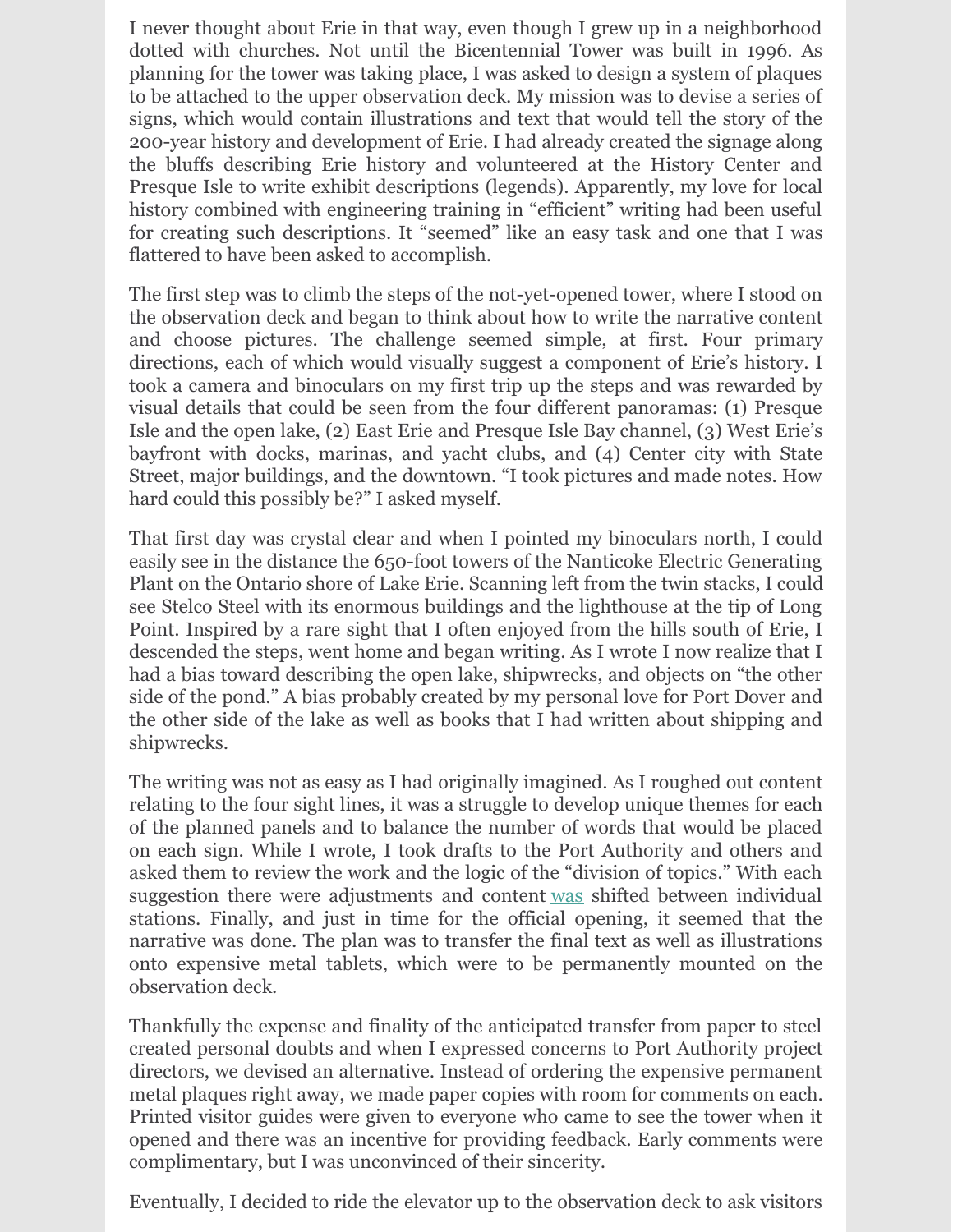directly. And that was when I received the "gift" of Karen James. I spotted her on the Erie side of the deck, carefully reading the paper guide. From her focus, I knew that she was digesting the text but as I watched, her face gave away her displeasure. I approached Karen and asked what she thought of the historical descriptions and her response was the best thing that could have happened to the Bicentennial Tower.

"Whoever wrote this stuff (she used a better word) doesn't know anything about Erie history," she answered.

"Why?" I asked.

Karen James then took the better part of an hour to explain what I should have already known. (1) The text was horribly biased toward northerly views of the lake, shipping, and far-away Canadian objects that would only rarely be visible on clear days. "Who really cares about a dirty coal plant over there?" she asked. She was absolutely correct. "Look the opposite way toward Erie," she continued. "What do you see?" Karen quickly answered her own question: "Churches. Dozens of them! And they call Charleston the Holy City?"



*Erie's Bicentennial Tower lights up the bayfront at the foot of State Street.*

After I confessed that I was the writer and thanked her for the feedback, Karen agreed to meet. A week later, she took time to patiently explain the importance of Erie's churches and the powerful relationship between places of worship and the ethnic neighborhoods that created the backbone of the city's early development. Returning to the tower, I took a new look at the city. A thoughtful scan of Erie's skyline revealed dozens of church spires, at least as many as Charleston. Some were a mystery to me, and I had to drive to their locations to identify them. Others were obvious. The Russian Orthodox Church of the Holy Nativity with its gold spires, the towering St. Peter Cathedral, St. Stanislaus with its twin domes, and St. Mary's, to name a few. And their architectural lines were every bit as unique and distinctive as the churches of Charleston.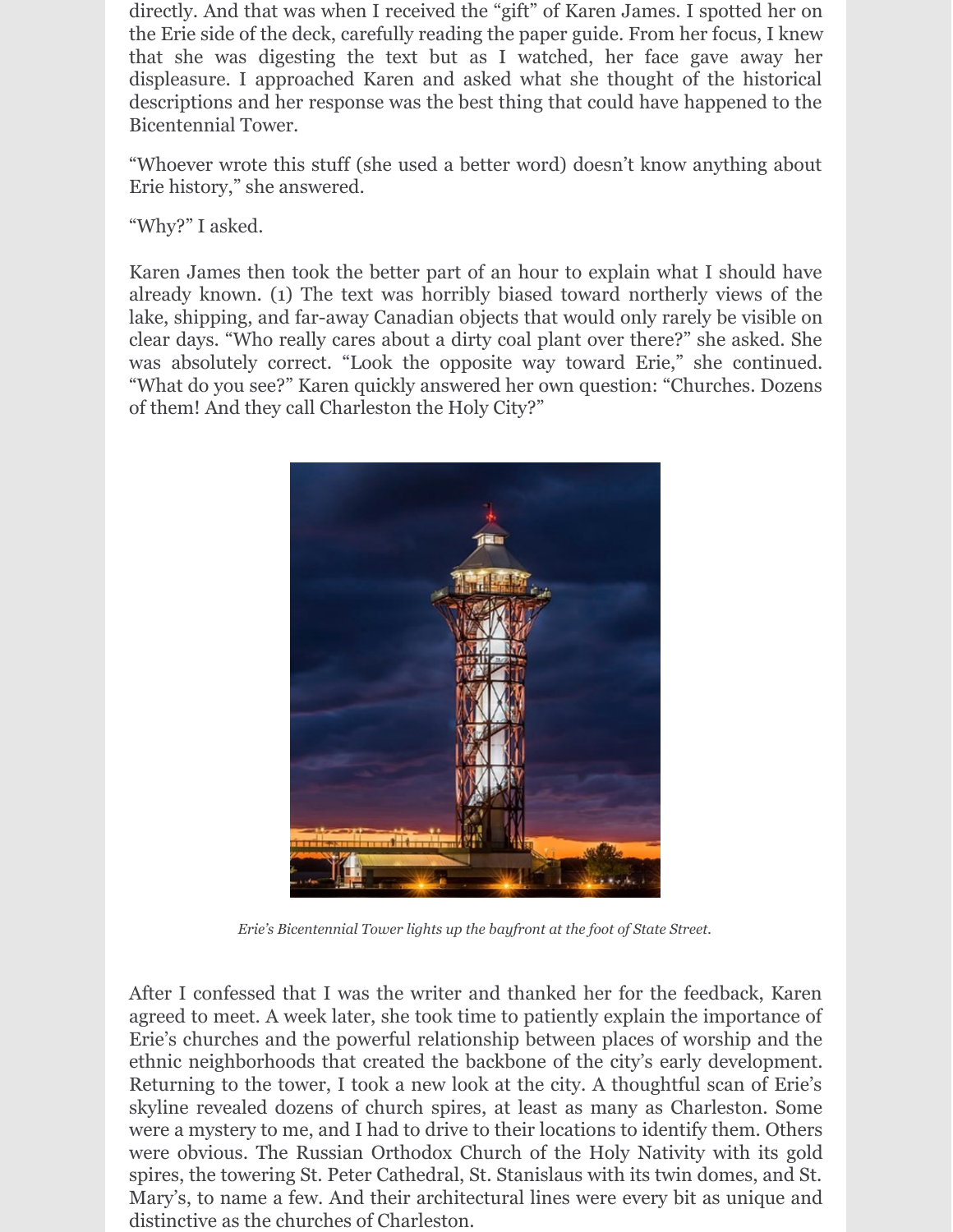Thanks to the input from Karen James, I was able to rewrite much of what I had already done and improve the narrative significantly. After I developed a better draft, I asked Dr. Bill Garvey to accompany me to the top of the tower to look and then to add his thoughts. Dr. Garvey, who had written extensively about Erie's ethnic enclaves, added additional ideas and, thanks to the patience of the Port Authority, the final permanent markers were delayed until there was a final draft.



*Looking south from the Bicentennial Tower toward Erie, Holy City of the north*

Images of just a few of the churches that are visible from the tower are shown below. If you stretch left and right, you should be able to see lots more.



*The Russian Orthodox Church of the Nativity with its gold domes is the closest and most obvious.*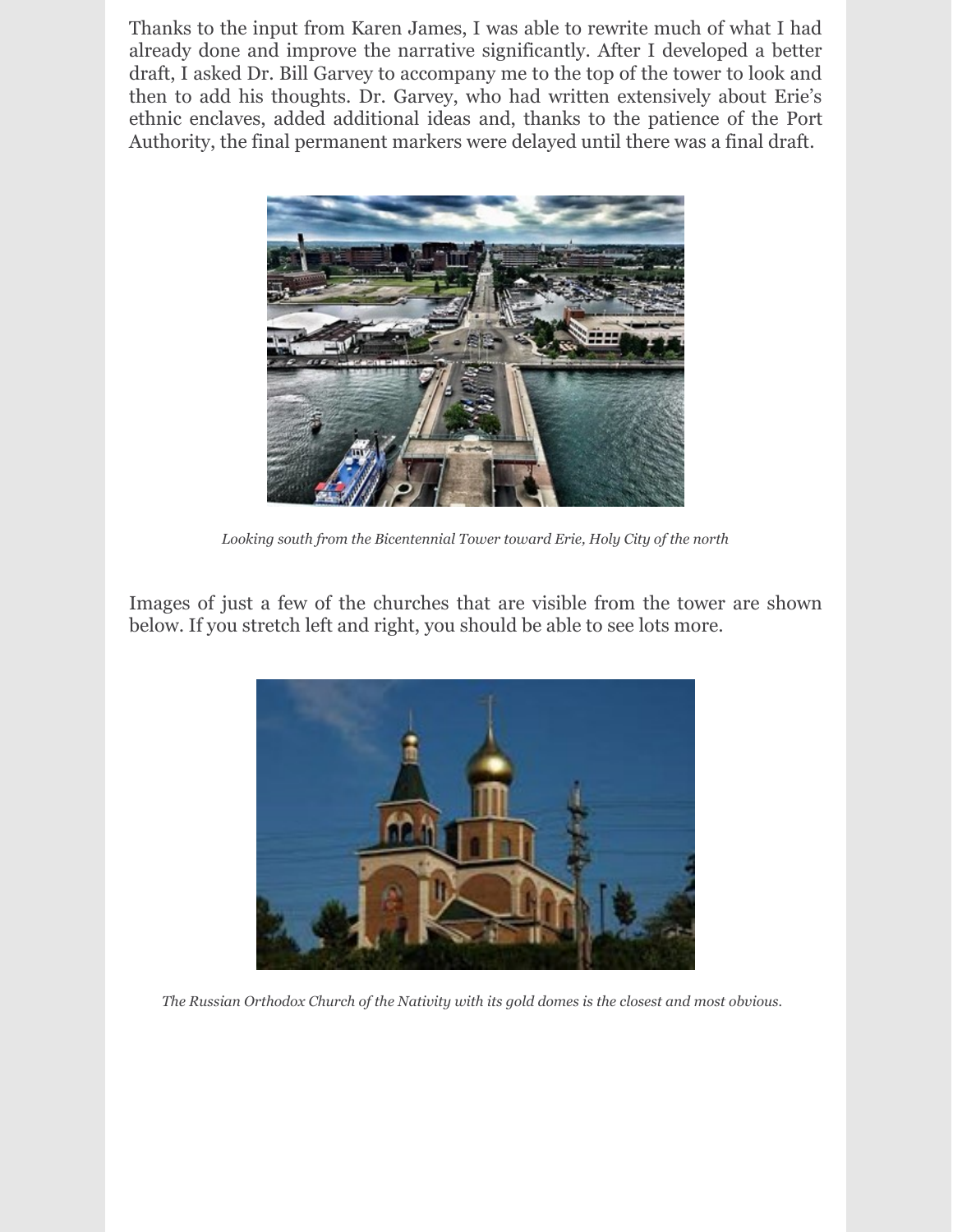

*This one stumped me at first. It is the old Villa Maria School and Convent at West Eighth and Liberty streets.*



*St. John the Baptist R.C. Church at East 26th and Wallace streets*

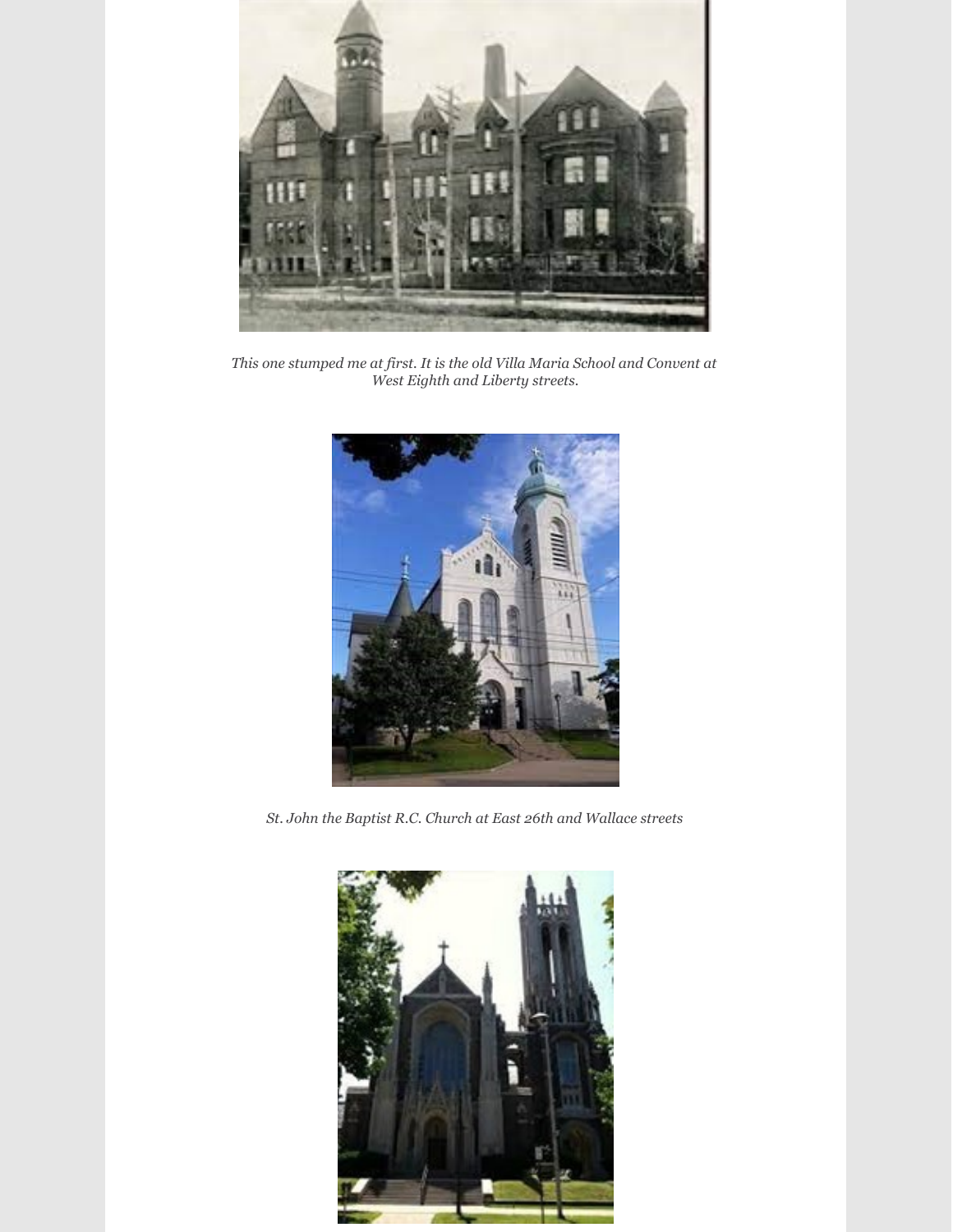*Church of the Covenant Presbyterian church on West Sixth Street*



*St. John Evangelical Lutheran Church on Peach Street*



*St. Peter Cathedral at West 10th and Sassafras streets*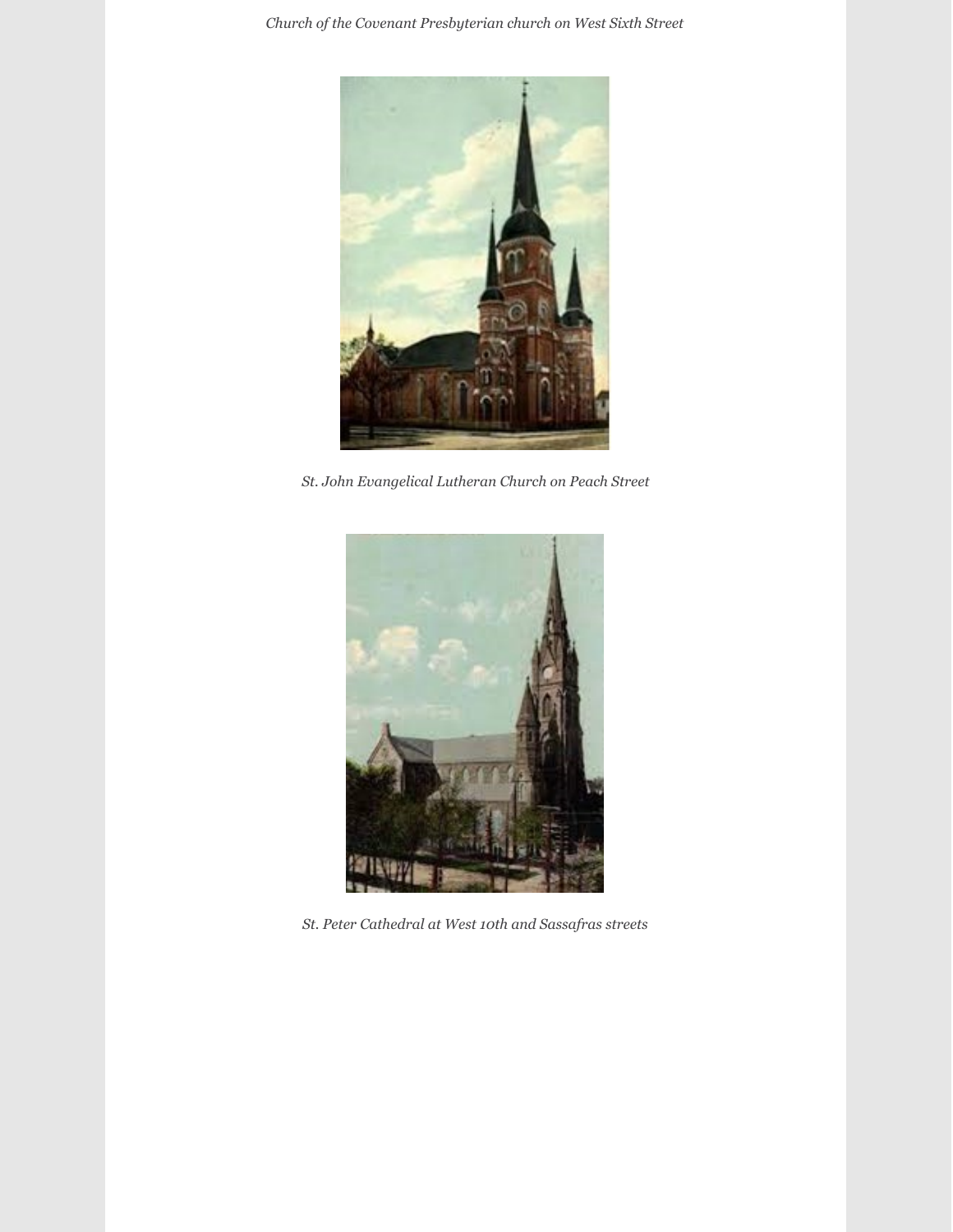

*St. Stanislaus, with its distinctive blue, Eastern European style domes, on East 12th Street*